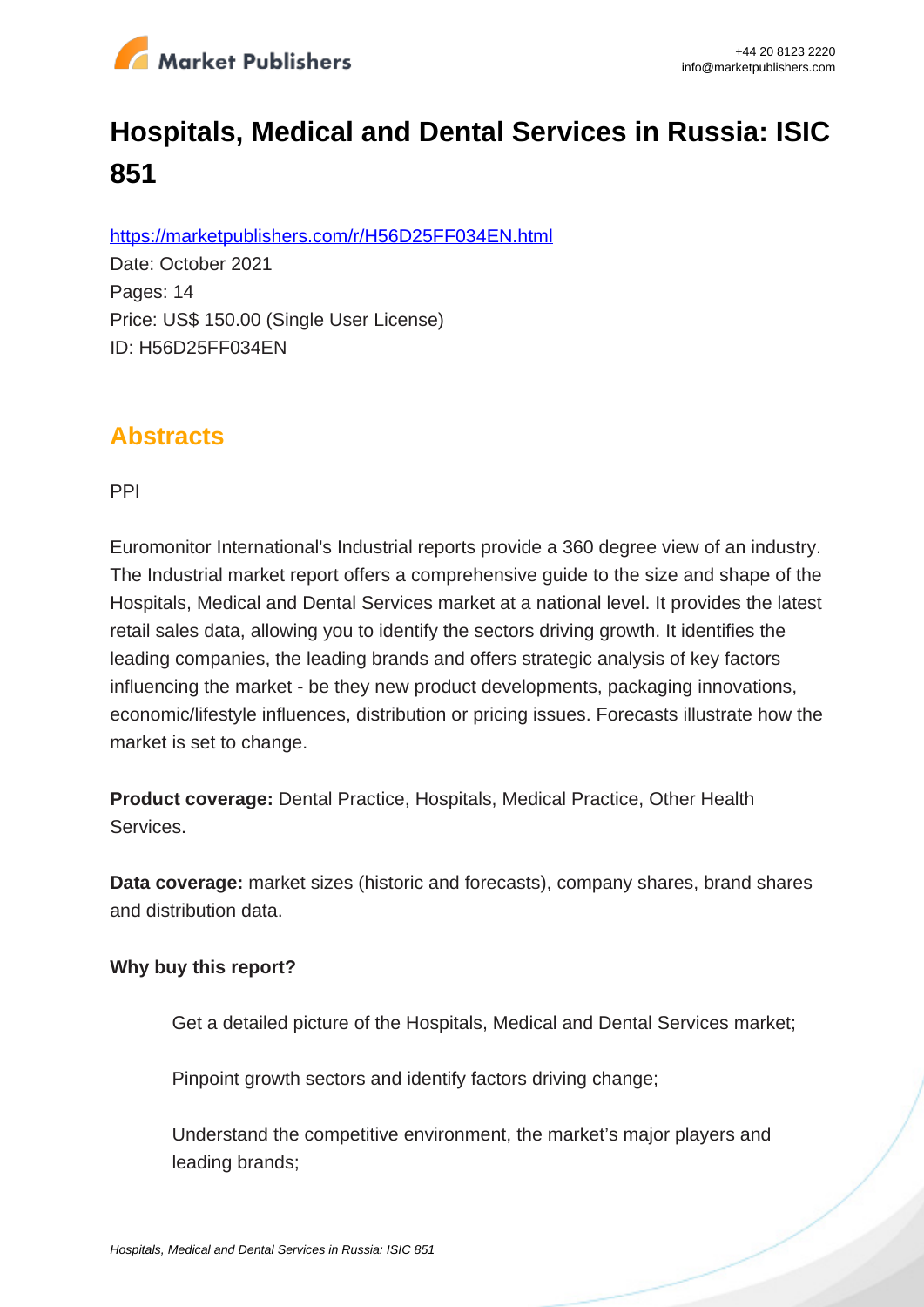

Use five-year forecasts to assess how the market is predicted to develop.

Euromonitor International has over 40 years' experience of publishing market research reports, business reference books and online information systems. With offices in London, Chicago, Singapore, Shanghai, Vilnius, Dubai, Cape Town, Santiago, Sydney, Tokyo and Bangalore and a network of over 800 analysts worldwide, Euromonitor International has a unique capability to develop reliable information resources to help drive informed strategic planning.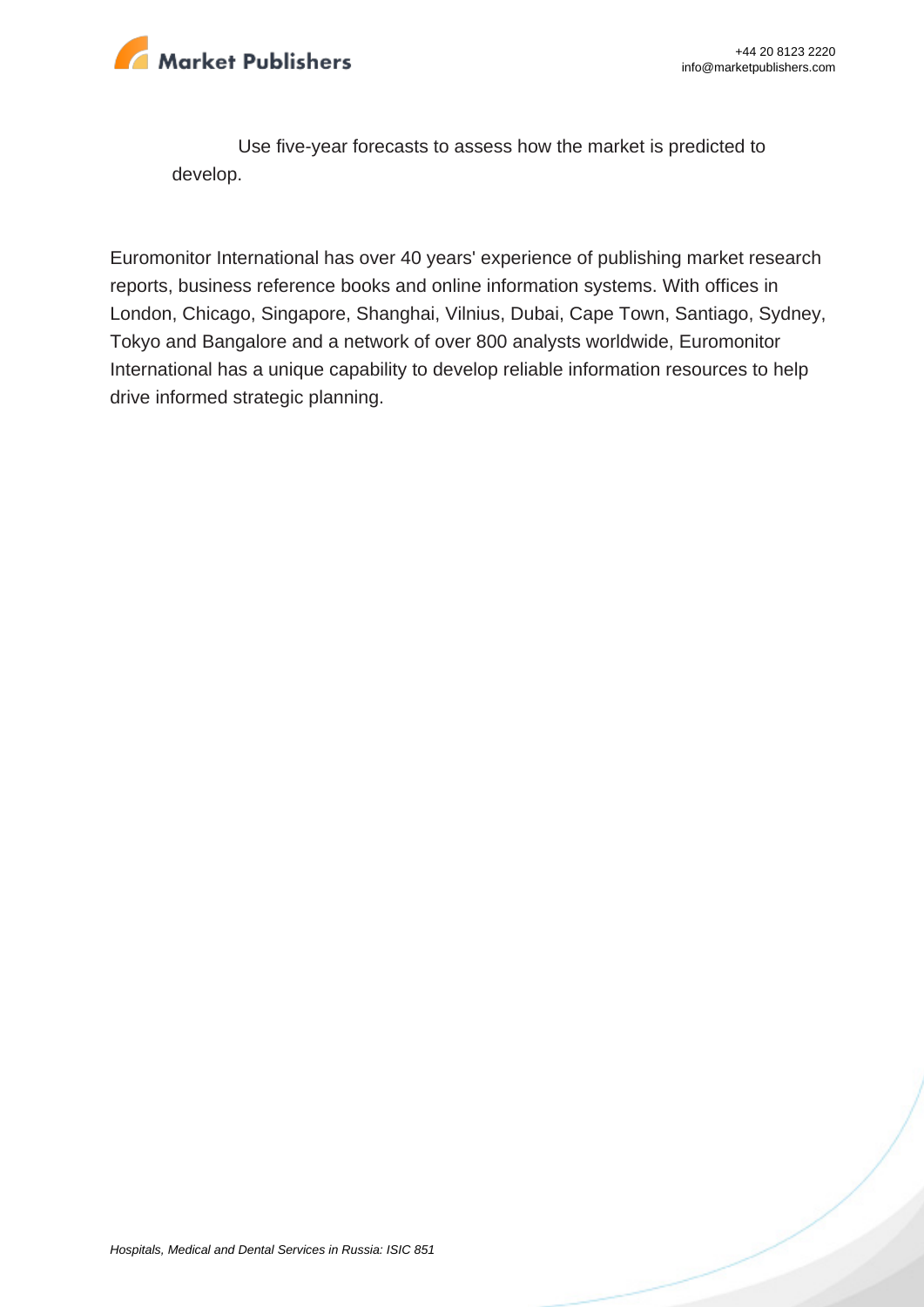

## **Contents**

HOSPITALS, MEDICAL AND DENTAL SERVICES IN RUSSIA: ISIC 851 **HEADLINES** INDUSTRY OVERVIEW TURNOVER SCORECARD Summary 1 Scorecard of Turnover Pillar 2020 CHART 1 Turnover Regional Comparison 2020 CHART 2 Turnover per Capita Regional Comparison 2020 CHART 3 Turnover Growth Regional Comparison 2015-2025 CHART 4 Future and Absolute Growth of Turnover Regional Comparison 2020-2025 CHART 5 Turnover 2015-2025 CHART 6 Turnover per Employee 2015-2020 COST STRUCTURE CHART 7 Cost Structure 2015-2020 CHART 8 B2B Costs and Growth 2020, LCU million CHART 9 Profit and Profit Margin 2015-2020 CHART 10 Average Salary 2015-2020 CHART 11 Labour Costs and Employee Productivity Comparison 2015-2020 CHART 12 Demand Structure by Buyer 2015-2020 CHART 13 B2B Buyers and Growth 2020, LCU million **FIRMOGRAPHICS** CHART 14 Number of Companies by Size 2015/2020 CHART 15 Competitive Landscape Structure by Company Size 2015/2020 CHART 16 Top Companies' Ranking 2015-2020 and % of Turnover 2020 ATTRACTIVENESS INDEX CHART 17 Attractiveness Index in Selected Industries 2020 ECONOMIC CONTEXT AND LABOUR MARKET Summary 2 Economic and Labour Market 2020